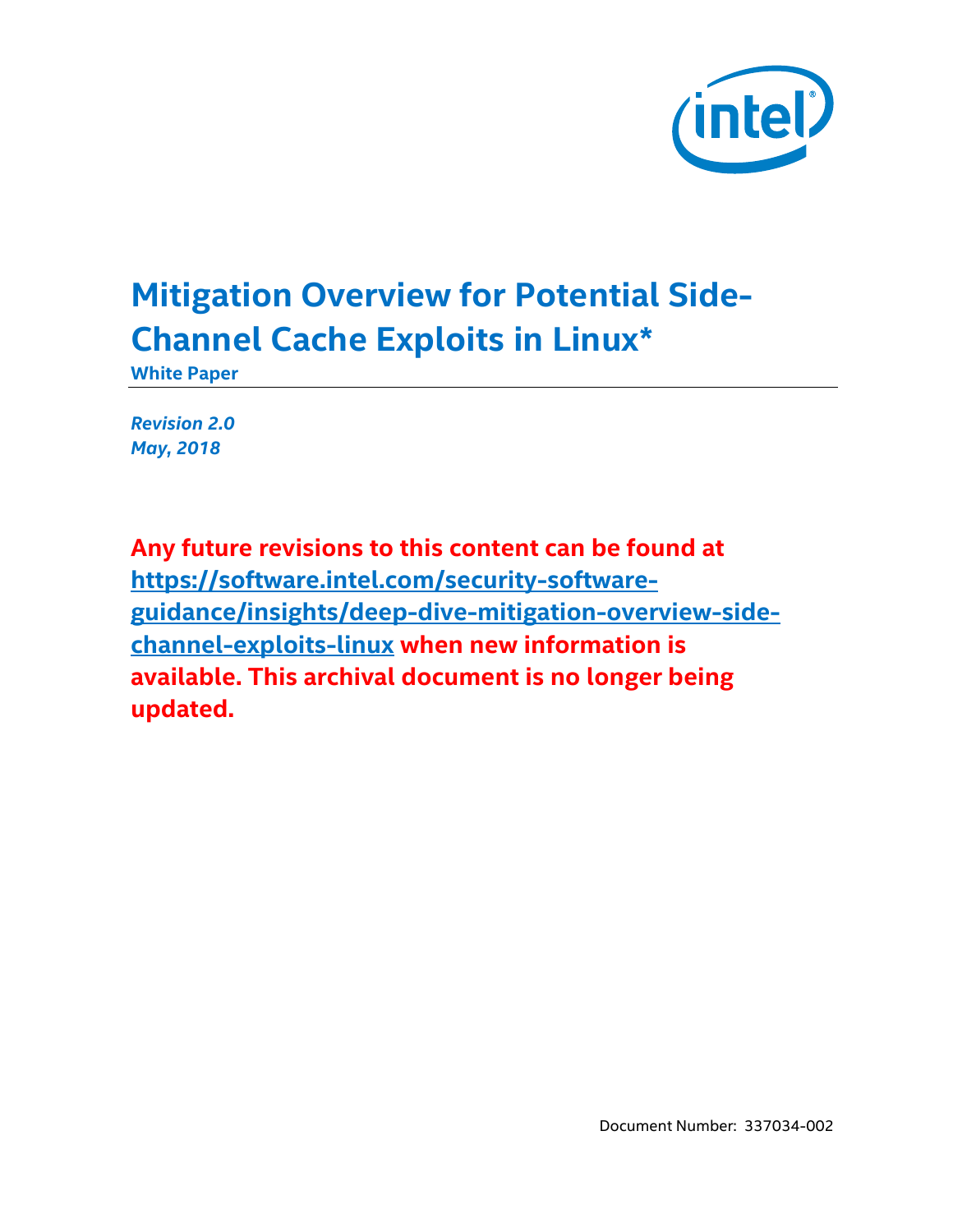

Intel technologies' features and benefits depend on system configuration and may require enabled hardware, software, or service activation. Performance varies depending on system configuration. Check with your system manufacturer or retailer or learn more at www.intel.com.

All information provided here is subject to change without notice. Contact your Intel representative to obtain the latest Intel product specifications and roadmaps.

The products and services described may contain defects or errors known as errata which may cause deviations from published specifications. Current characterized errata are available on request.

Intel provides these materials as-is, with no express or implied warranties.

Intel, the Intel logo, Intel Core, Intel Atom, Intel Xeon, Intel Xeon Phi, Intel® C Compiler, Intel Software Guard Extensions, and Intel® Trusted Execution Engine are trademarks of Intel Corporation in the U.S. and/or other countries.

\*Other names and brands may be claimed as the property of others.

Copyright © 2018, Intel Corporation. All rights reserved.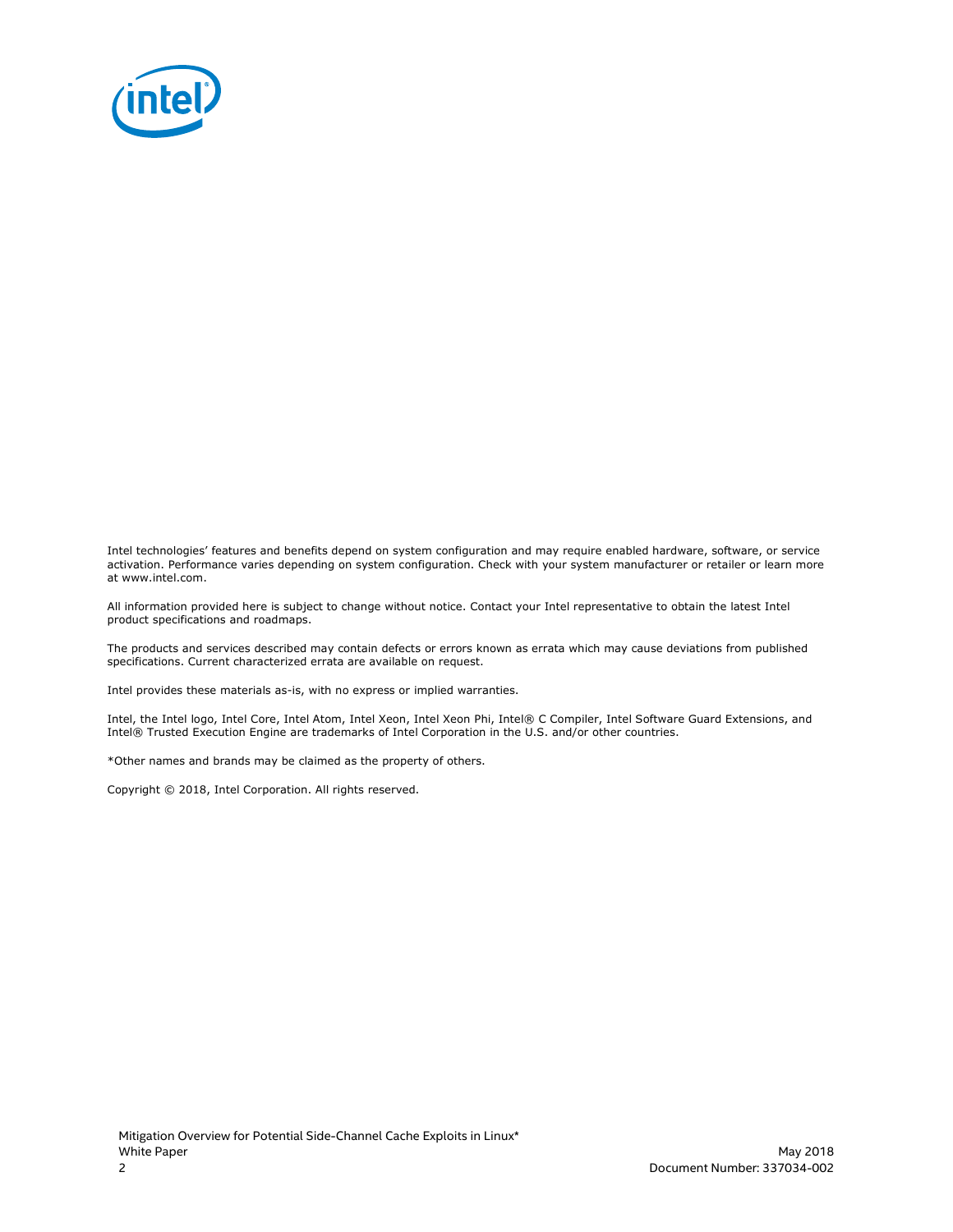

#### *Contents*

| 5.0 Rogue System Register Read (Meltdown variant 3a / CVE-2018-3640)10 |  |  |
|------------------------------------------------------------------------|--|--|
|                                                                        |  |  |
|                                                                        |  |  |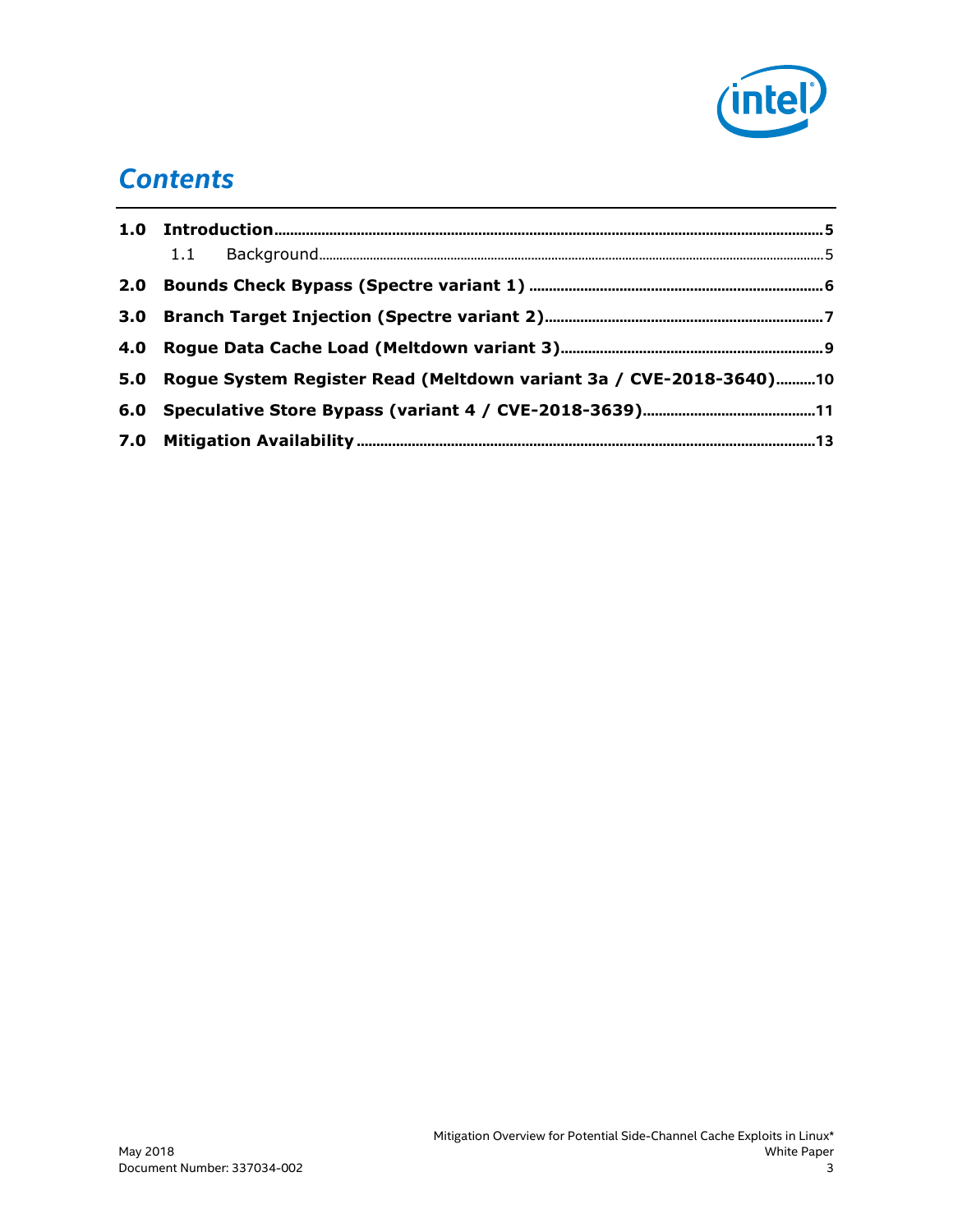

| <b>Date</b>     | <b>Revision</b> | <b>Description</b>                                                                                       |
|-----------------|-----------------|----------------------------------------------------------------------------------------------------------|
| January<br>2018 | 1.0             | Initial release.                                                                                         |
| May 2018        | 2.0             | Added information on Variant 3a, Rogue System Register<br>Read, and Variant 4, Speculative Store Bypass. |

§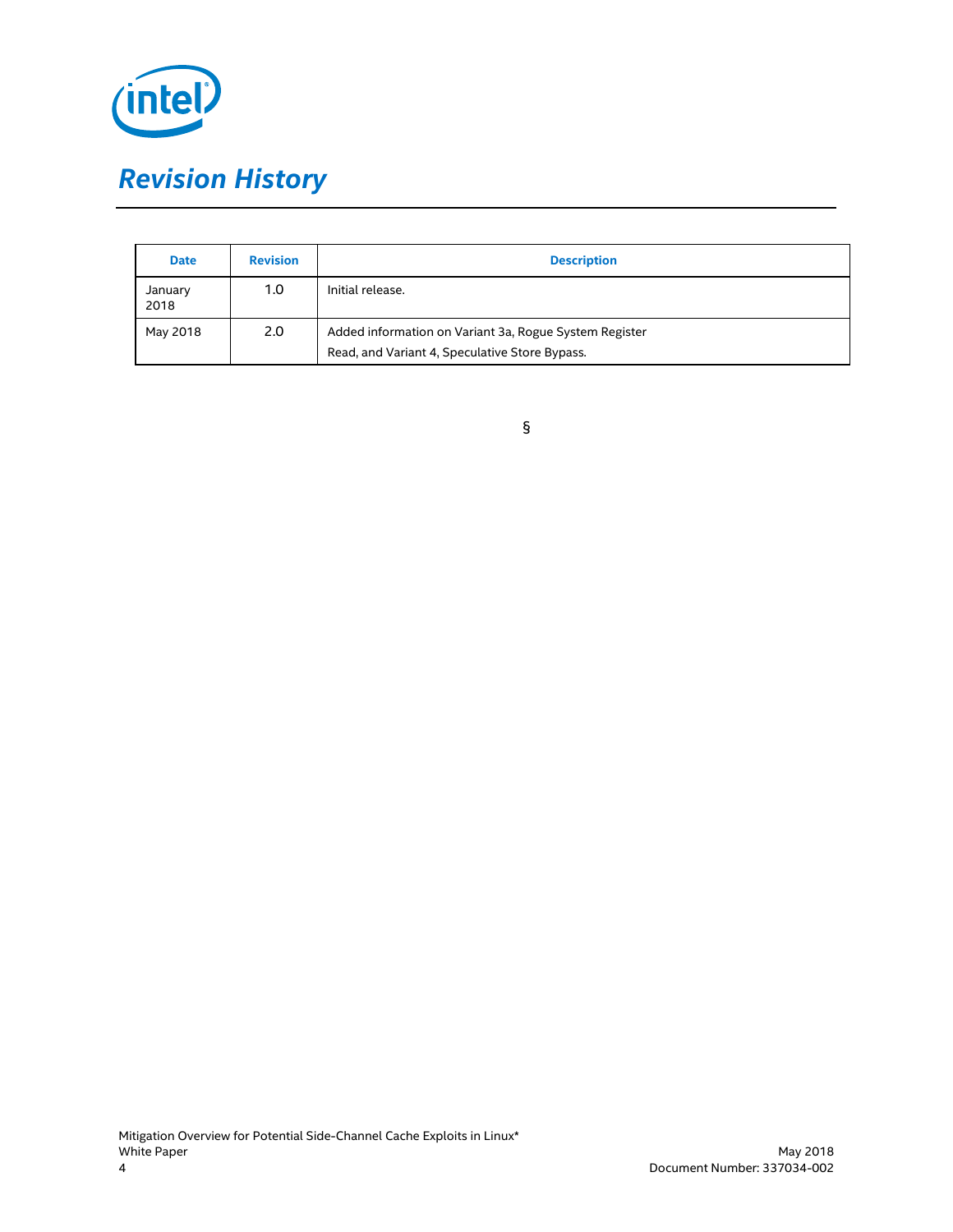

#### <span id="page-4-0"></span>*1.0 Introduction*

Intel is collaborating with the Linux\* kernel community and industry partners to help mitigate potential [side-channel cache exploits](https://www.intel.com/content/www/us/en/architecture-and-technology/facts-about-side-channel-analysis-and-intel-products.html) [\(https://www.intel.com/content/www/us/en/architecture-and-technology/facts-about](https://www.intel.com/content/www/us/en/architecture-and-technology/facts-about-side-channel-analysis-and-intel-products.html)[side-channel-analysis-and-intel-products.html\)](https://www.intel.com/content/www/us/en/architecture-and-technology/facts-about-side-channel-analysis-and-intel-products.html). This document can help those in the industry make informed decisions regarding various Linux kernel mitigations if they are not already consuming them from other sources like Linux distributions and cloud providers.

To find the latest security updates on these issues, including the latest status on microcode, see th[e Security Advisory](https://security-center.intel.com/advisory.aspx?intelid=INTEL-SA-00088&languageid=en-fr) [\(https://security](https://security-center.intel.com/advisory.aspx?intelid=INTEL-SA-00088&languageid=en-fr)[center.intel.com/advisory.aspx?intelid=INTEL-SA-00088&languageid=en-fr\)](https://security-center.intel.com/advisory.aspx?intelid=INTEL-SA-00088&languageid=en-fr).

#### **1.1 Background**

<span id="page-4-1"></span>As detailed by [Google\\* Project Zero](https://googleprojectzero.blogspot.com/) [\(https://googleprojectzero.blogspot.com/\)](https://googleprojectzero.blogspot.com/) and [security researchers](https://spectreattack.com/spectre.pdf) [\(https://spectreattack.com/spectre.pdf\)](https://spectreattack.com/spectre.pdf), new side-channel analysis methods were discovered that potentially facilitate access to unauthorized information. These methods rely on a property of modern processors called speculative execution. Despite this commonality, the methods for mitigating these "variants" are very different. As a result, we discuss the mitigations separately.

Anyone consuming security mitigations must be prepared to consume mitigations that will continually be morphed and improved over time as opposed to consuming them at any single point in time. Linux distributions and stable kernel trees both provide these streams of mitigations.

Because Linux is continually improving, the latest upstream kernel is expected to be the most hardened against all security vulnerabilities.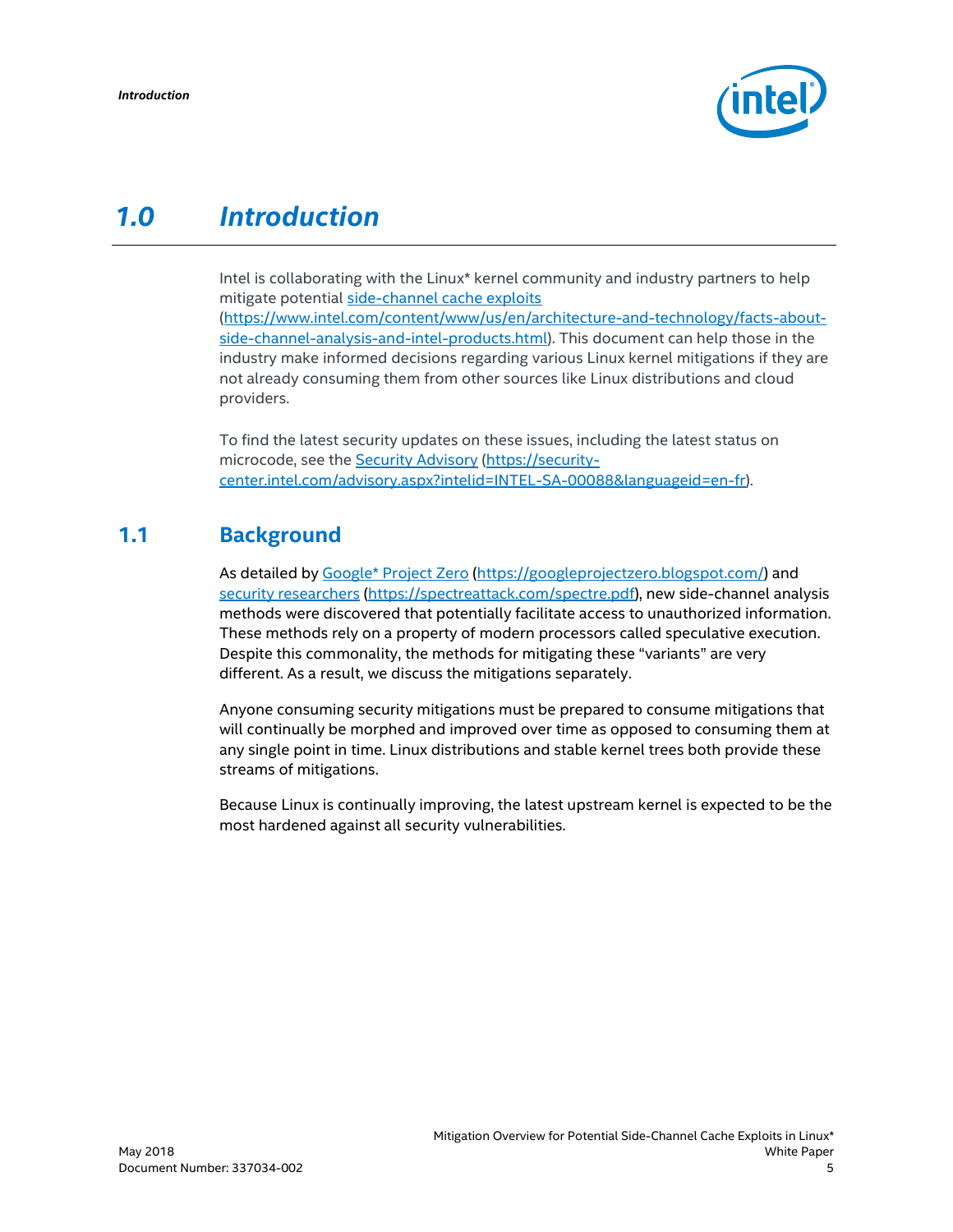

### *2.0 Bounds Check Bypass (Spectre variant 1)*

<span id="page-5-0"></span>This *bounds check bypass* (Spectre variant 1) exploit targets a processor's *conditional branch instructions*. The operating system uses conditional branches for processing and validating virtually all data, including untrusted data processed by the kernel. Even code appearing "correct" can potentially be exploited to gain unauthorized access to information.

To mitigate this exploit technique in the Linux kernel, we first identify instruction sequences that can be tricked into exploitable behavior. Since a sequence must fit a specific pattern and operate on untrusted data before any potential exploit, not all conditional branches are exploitable. Techniques such as static analysis or manual inspection can identify these sequences.

Linux contains a helper function (array index mask nospec()) which can mitigate potentially vulnerable sequences that have been identified.

The Google Project Zero exploit for the bounds check bypass mitigation (Spectre variant 1) targets a very specific kernel feature called eBPF (enhanced Berkeley Packet Filter). When targeting this feature, an attacker actively inserts vulnerable instruction sequences into the kernel which can then be leveraged into a full exploit. The mitigations for eBPF are essential for mitigating bounds check bypass (Spectre variant 1) since this exploit technique is publicly documented.

Pointers supplied by applications are common sources of untrusted kernel data and have always been validated to help ensure security and stability. Linux contains fence instructions in its user access infrastructure to mitigate against bounds check bypass in code paths that handle untrusted data.

As additional manual inspection and static analysis is performed, the list of vulnerable code will be refined and patched if possible.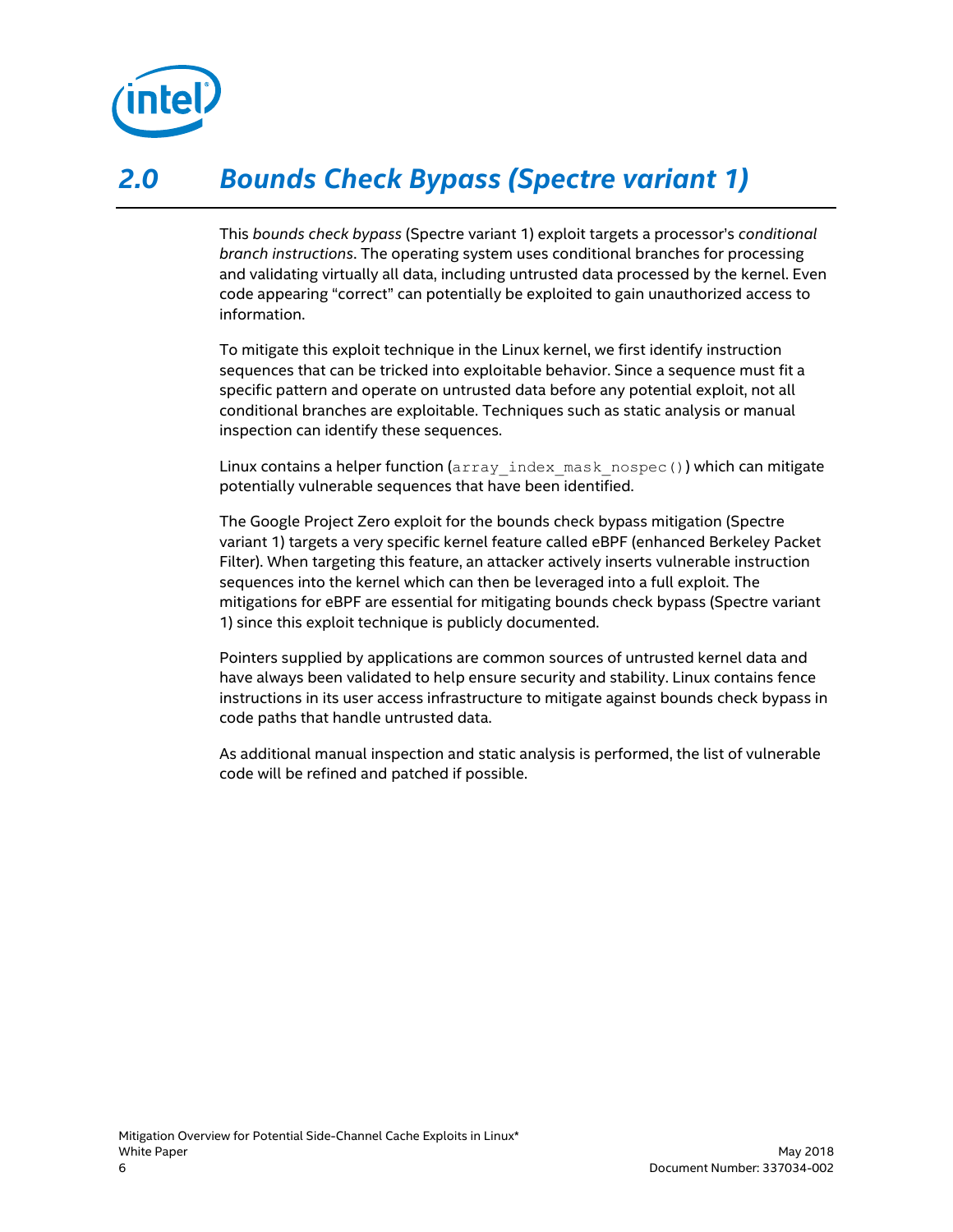

### *3.0 Branch Target Injection (Spectre variant 2)*

<span id="page-6-0"></span>The *branch target injection* (Spectre variant 2) exploit targets a processor's *indirect branch predictor*. Indirect branches are used very differently than the conditional branches that the first exploit may target. In Linux, indirect branches are used relatively rarely compared to conditional branches, but they are used in critical locations. In addition, the compiler may insert indirect branches without the programmer ever being aware.

Since the compiler generates these branches, mitigation against this exploit is the most straightforward when the compiler can simply avoid generating vulnerable branch sequences. A software construct calle[d retpoline](https://support.google.com/faqs/answer/7625886)

[\(https://support.google.com/faqs/answer/7625886\)](https://support.google.com/faqs/answer/7625886) can be deployed to help ensure that a given indirect branch is resistant to exploitation. Retpoline requires updated microcode to make the speculation hardware behavior more predictable on some processor models. The compiler can insert retpolines, or the programmer can insert them manually. Retpoline deliberately steers the processor's branch prediction logic to a trusted location, preventing a potential exploit from steering them elsewhere.

*As an example*: It's like the gutter on a bowling lane: either the ball hits the pins or it goes to a controlled place (the gutter). It will not end up in the next lane.

Mitigation with retpoline requires obtaining a compiler with retpoline support, as well as a kernel which has been updated to support retpoline. The kernel build then enables special compiler options instructing the compiler to automatically generate retpoline instead of vulnerable indirect branches. In addition to retpoline inserted by the compiler, assembly code making indirect calls has also been manually updated to avoid exploitable indirect calls. This is generally accomplished using retpoline directly from assembly.

Processors based on Broadwell and later microarchitectures may consult the indirect branch predictor when returning from function calls. On these processors, maximum mitigation with retpoline requires following Intel's microcode guidance. See the [Security Advisory](https://security-center.intel.com/advisory.aspx?intelid=INTEL-SA-00088&languageid=en-fr) [\(https://security-center.intel.com/advisory.aspx?intelid=INTEL-SA-](https://security-center.intel.com/advisory.aspx?intelid=INTEL-SA-00088&languageid=en-fr)[00088&languageid=en-fr\)](https://security-center.intel.com/advisory.aspx?intelid=INTEL-SA-00088&languageid=en-fr) for more details. Additional mitigations, enumerated by processors' CPUID instruction and Family/Model signatures, are described in detail in a whitepaper [\(https://software.intel.com/sites/default/files/managed/c5/63/336996-](https://software.intel.com/sites/default/files/managed/c5/63/336996-Speculative-Execution-Side-Channel-Mitigations.pdf) [Speculative-Execution-Side-Channel-Mitigations.pdf\)](https://software.intel.com/sites/default/files/managed/c5/63/336996-Speculative-Execution-Side-Channel-Mitigations.pdf) and include the use of Supervisor Mode Execution Protection (SMEP) and manipulation of the Return Stack Buffer (RSB).

In addition to the software-based retpoline mitigation, Intel is providing a microcodebased solution using indirect branch control mitigations described in the [Speculative](https://software.intel.com/sites/default/files/managed/c5/63/336996-Speculative-Execution-Side-Channel-Mitigations.pdf)  [Execution Side Channel Mitigations white paper](https://software.intel.com/sites/default/files/managed/c5/63/336996-Speculative-Execution-Side-Channel-Mitigations.pdf) [\(https://software.intel.com/sites/default/files/managed/c5/63/336996-Speculative-](https://software.intel.com/sites/default/files/managed/c5/63/336996-Speculative-Execution-Side-Channel-Mitigations.pdf)[Execution-Side-Channel-Mitigations.pdf\)](https://software.intel.com/sites/default/files/managed/c5/63/336996-Speculative-Execution-Side-Channel-Mitigations.pdf). Although some vendors are pursuing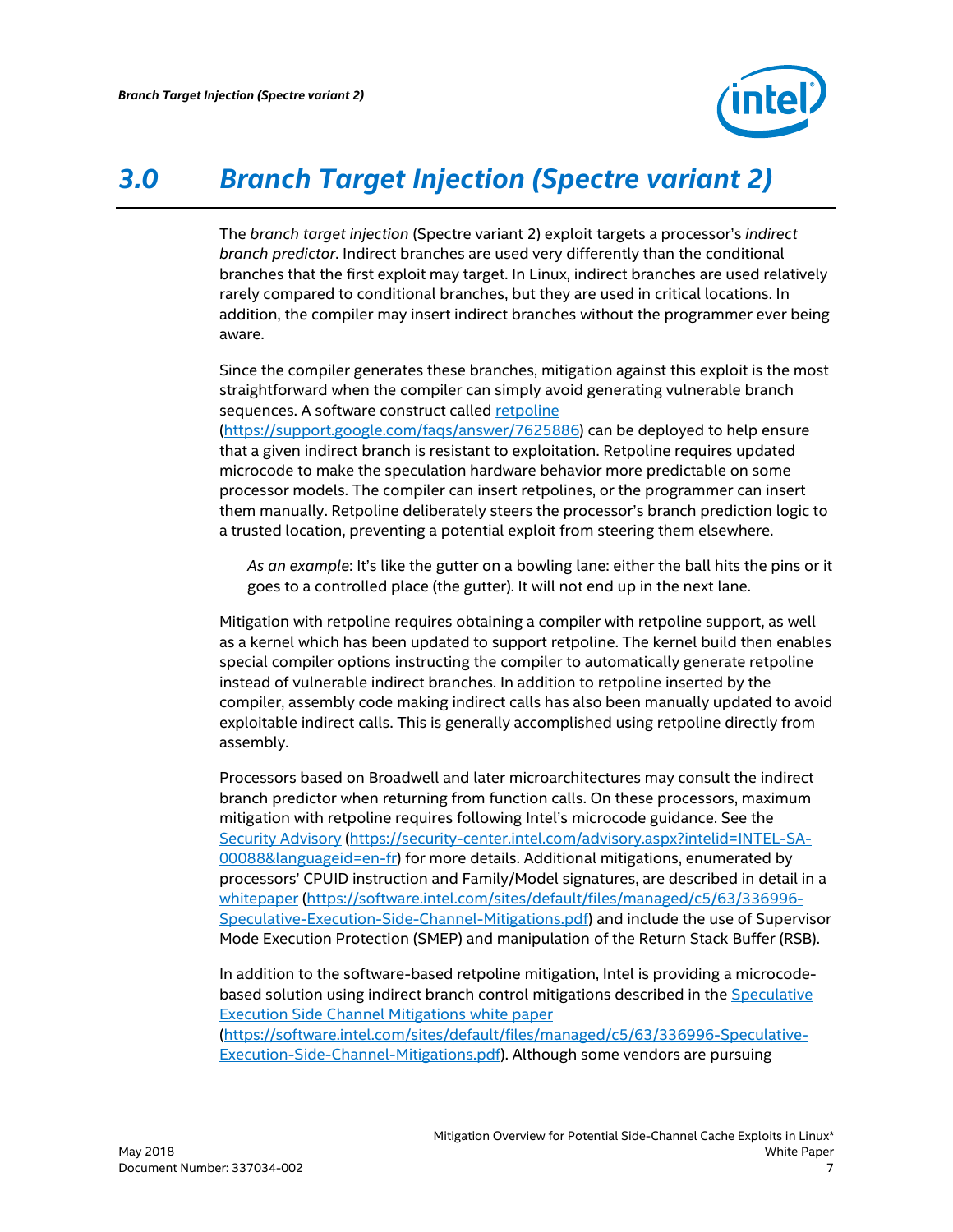

mitigations entirely based on these techniques, the Linux community has chosen to proceed with the retpoline approach.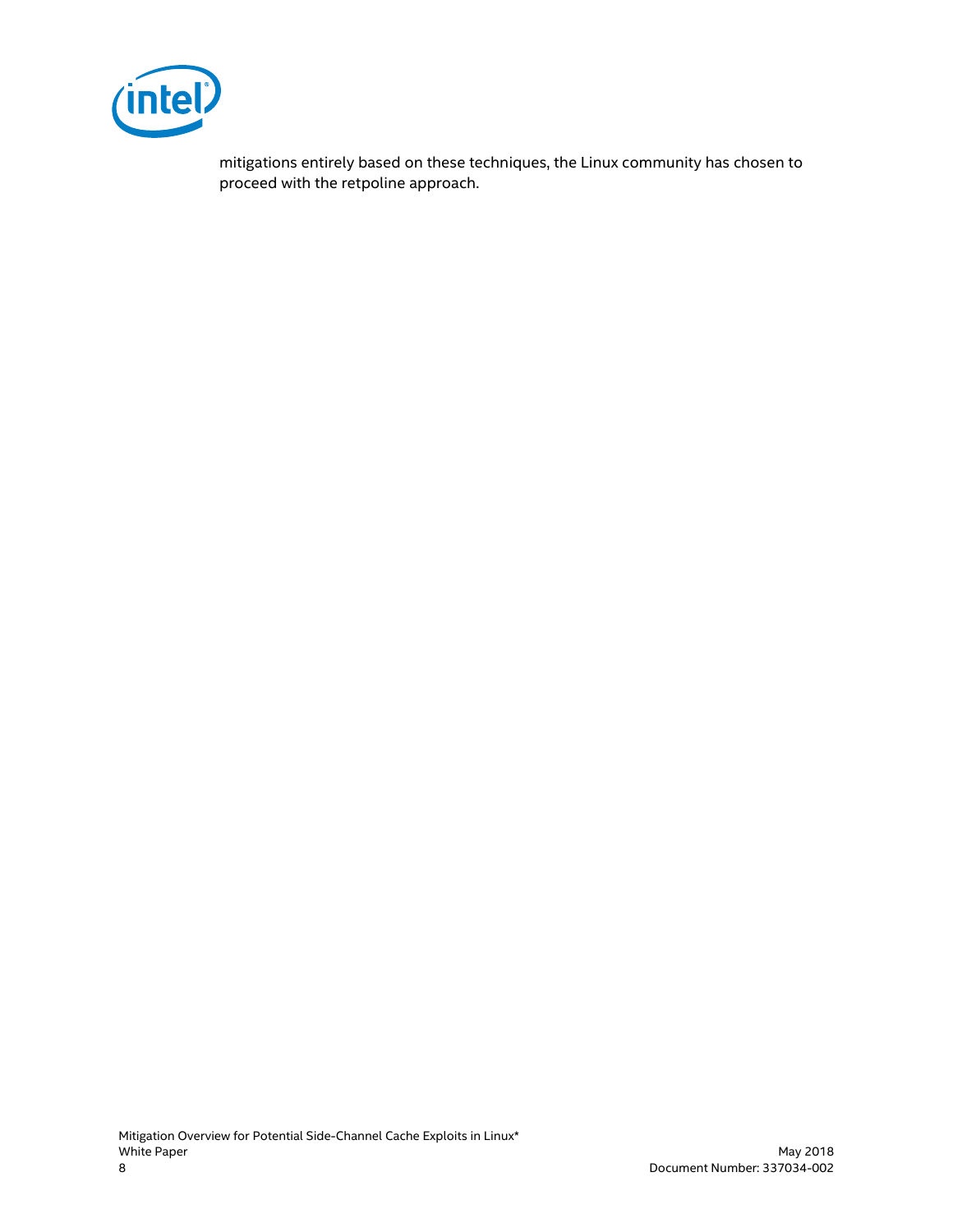

### *4.0 Rogue Data Cache Load (Meltdown variant 3)*

<span id="page-8-0"></span>The rogue data cache load (Meltdown variant 3) exploit targets a processor's speculative data loading mechanisms. Even though the processor's access control may protect a piece of data, it may still be read speculatively before an illegal access is determined to exist. The first two exploits require manipulating the kernel to do something *for* an attacker, while this exploit occurs entirely within code which is under the control of an attacker. This means we cannot modify the kernel to mitigate this exploit—we must fundamentally change where kernel data is available.

The mitigation for this is conceptually very simple: instead of relying on a processor's access-control mechanisms to protect data, simply remove the data instead.

*As an example*: If you want to protect your laptop from thieves, you can either place it in your car's trunk (rely on access-control) or you can take it with you (remove the data). The latter is more effective.

In Linux, this mitigation is referred to as Kernel Page Table Isolation (KPTI). This mitigation removes the data from the reach of exploits by having the kernel maintain two independent copies of the hardware page tables. One copy contains the minimal set of data and code needed to run an application and enter or exit the kernel, but it does not contain valuable kernel data. This helps ensure no valuable data can be *leaked* by an exploit running outside the kernel. The other set of page tables, active only while the kernel is running, contains everything needed for the kernel to function normally, including its private data.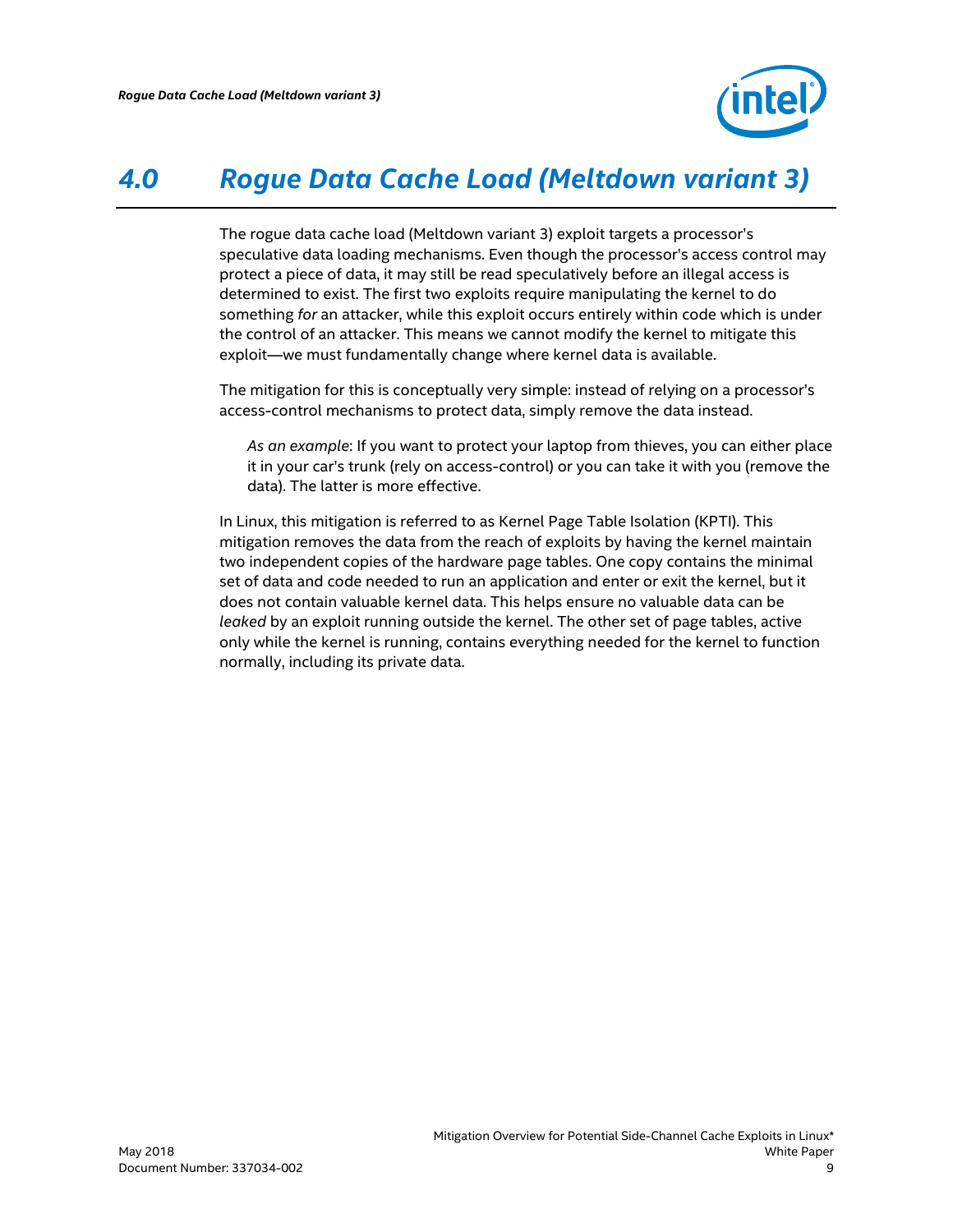

### <span id="page-9-0"></span>*5.0 Rogue System Register Read (Meltdown variant 3a / CVE-2018-3640)*

Rogue System Register Read (Meltdown variant 3a) is mitigated by updated processor microcode. There are no changes to Linux itself to mitigate this issue.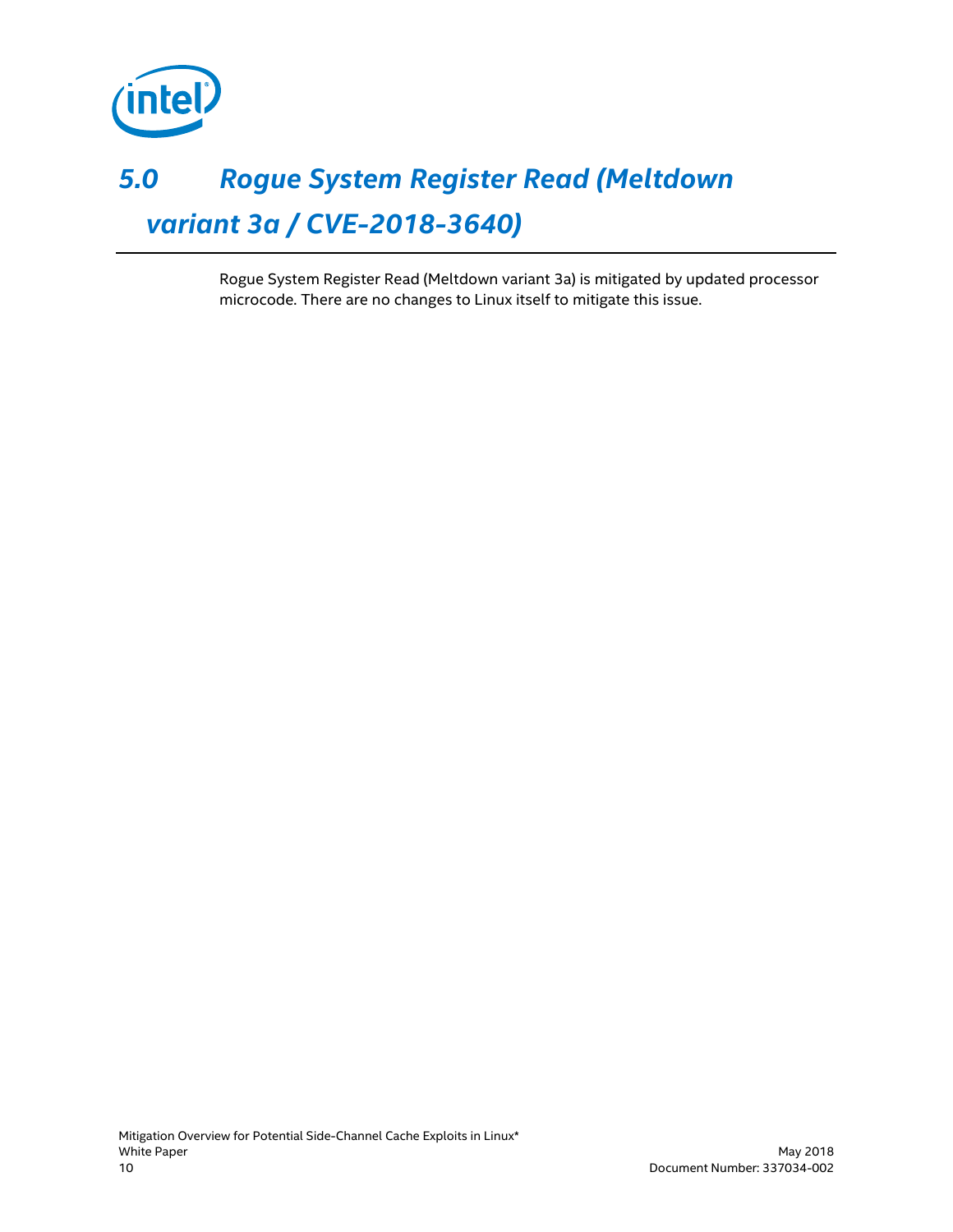

## <span id="page-10-0"></span>*6.0 Speculative Store Bypass (variant 4 / CVE-2018-3639)*

The *speculative store bypass* method takes advantage of a performance feature present in many high-performance processors that allows loads to speculatively execute even if the address of preceding potentially overlapping store is unknown. Such a case may allow a load to speculatively read a stale data value.

Intel is providing a microcode-based mitigation referred to as Speculative Store Bypass Disable (SSBD) which is described in the [Speculative Execution Side Channel](https://software.intel.com/sites/default/files/managed/c5/63/336996-Speculative-Execution-Side-Channel-Mitigations.pdf)  [Mitigations white paper](https://software.intel.com/sites/default/files/managed/c5/63/336996-Speculative-Execution-Side-Channel-Mitigations.pdf) [\(https://software.intel.com/sites/default/files/managed/c5/63/336996-Speculative-](https://software.intel.com/sites/default/files/managed/c5/63/336996-Speculative-Execution-Side-Channel-Mitigations.pdf)[Execution-Side-Channel-Mitigations.pdf\)](https://software.intel.com/sites/default/files/managed/c5/63/336996-Speculative-Execution-Side-Channel-Mitigations.pdf). It requires updates to processor microcode. This mitigation may be enabled in applications at the thread level by via a new prctl() call: PR\_SET\_SPECULATION\_CTRL. This mitigation is inherited by child processes, which makes it possible to deploy from a wrapper program.

For environments where PR\_SET\_SPECULATION\_CTRL cannot be deployed, SSBD can be set for the entire system using the kernel boot parameter spec\_store\_bypass\_disable=on. This parameter may also be used to mitigate the kernel itself against speculative store bypass.

Managed runtime systems are more likely to be vulnerable because an attacker has more influence on code generation. Linux includes a managed runtime called Berkeley Packet Filter (BPF) which can be mitigated to protect against speculative store bypass. These mitigations may include the use of SSBD while executing BPF programs or detection and mitigation of vulnerable code sequences.

A system's vulnerability to speculative store bypass can be detected by looking for the presence of the */sys/devices/system/cpu/vulnerabilities/spec\_store\_bypass* file. The file's contents can be examined to determine if a system is vulnerable and which mitigations are available. For instance, on a vulnerable system, the file contains:

Mitigation: Speculative Store Bypass disabled via prctl and seccomp

Mitigations for speculation-based side channels which are not specific to Linux may also be used such as address space isolation or the insertion of memory fences inside an application. Some of those approaches are described in the Speculative Execution [Side Channel Mitigations white paper](https://software.intel.com/sites/default/files/managed/c5/63/336996-Speculative-Execution-Side-Channel-Mitigations.pdf)

[\(https://software.intel.com/sites/default/files/managed/c5/63/336996-Speculative-](https://software.intel.com/sites/default/files/managed/c5/63/336996-Speculative-Execution-Side-Channel-Mitigations.pdf)[Execution-Side-Channel-Mitigations.pdf\)](https://software.intel.com/sites/default/files/managed/c5/63/336996-Speculative-Execution-Side-Channel-Mitigations.pdf).

Intel has provided recommendations in Section 4.2.2.2 "Software Usage Guideline" of th[eSpeculative Execution Side Channel Mitigations white paper](https://software.intel.com/sites/default/files/managed/c5/63/336996-Speculative-Execution-Side-Channel-Mitigations.pdf) [\(https://software.intel.com/sites/default/files/managed/c5/63/336996-Speculative-](https://software.intel.com/sites/default/files/managed/c5/63/336996-Speculative-Execution-Side-Channel-Mitigations.pdf)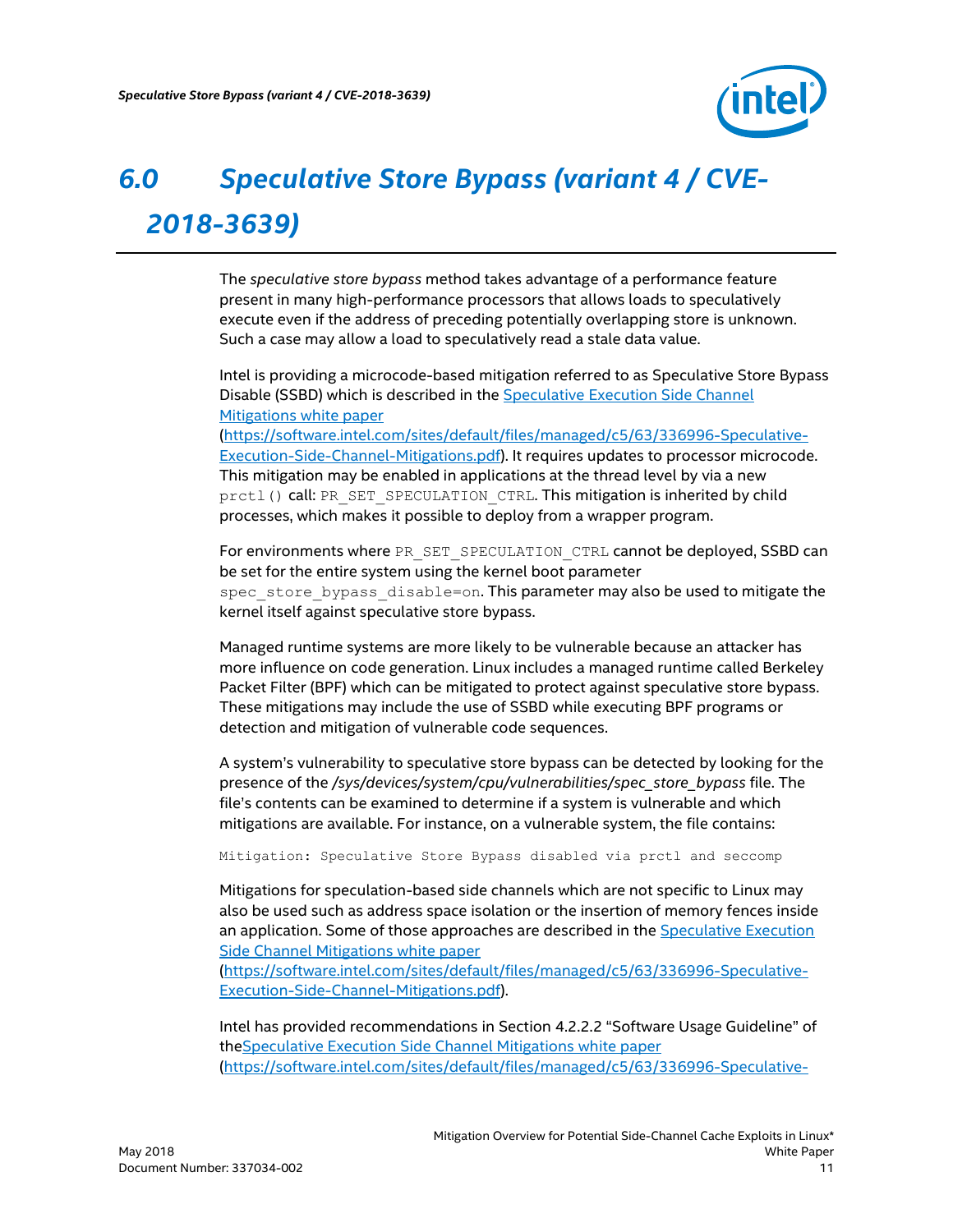

[Execution-Side-Channel-Mitigations.pdf\)](https://software.intel.com/sites/default/files/managed/c5/63/336996-Speculative-Execution-Side-Channel-Mitigations.pdf) to help determine which software needs mitigation.